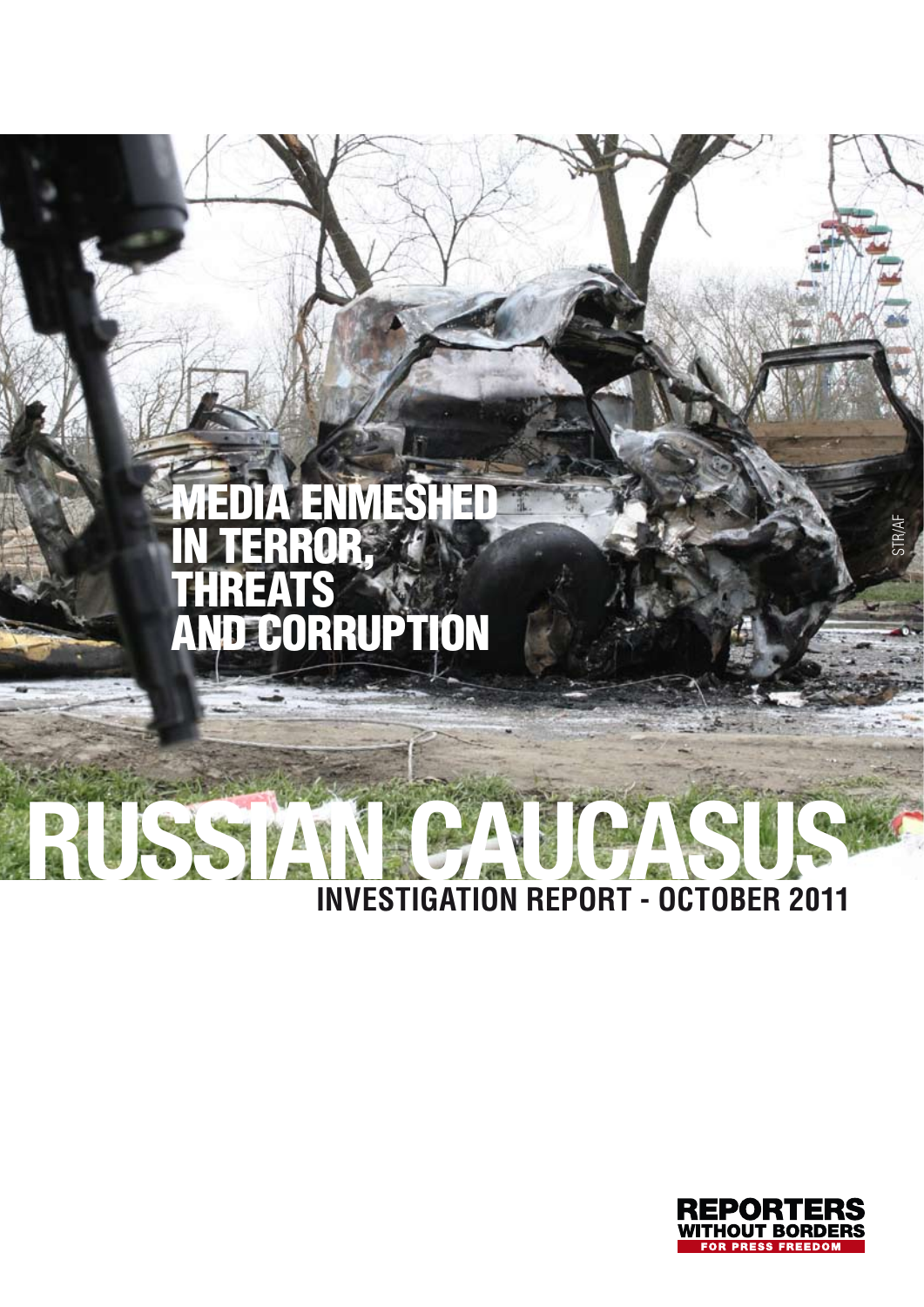////////////////////////////////////////// Russian CAUCASus : Report of fact-finding visit to Chechnya and Dagestan 3



Dagestan's minister of national, religious and foreign affairs was injured by a car bomb in the capital, Makhachkala, on 4 September 2010. - AFP

Wo and a half years after its last<br>
Reporters Without Borders made<br>
visit to the North Caucasus from<br>
September 2011 to assess the c<br>
of media freedom in the troubled region. wo and a half years after its last visit, Reporters Without Borders made a return visit to the North Caucasus from 9 to 13 September 2011 to assess the current state

Chechnya and Dagestan were visited this time – the first because of the gravity of the situation there during the last visit and the second because it has suffered a marked decline in security since then. Reporters Without Borders met with journalists of every kind, local officials and human rights defenders.

#### Cover photo (STR/AFP): A car bomb explosion in Kizlyar (Dagestan) on 31 March 2010 killed 12 people.

Reporters Without Borders presented its initial findings and recommendations for the local and federal authorities at a news conference, which it held together with the Russian human rights organization Memorial in Moscow on 14 September.

From 5 to 15 September, Reporters Without Borders also conducted a visual campaign in the media to draw attention to the impunity that the murderers of journalists enjoy in Russia.

*Report of fact-finding visit to Chechnya and Dagestan by Johann Bihr and Tikhon Dzyadko*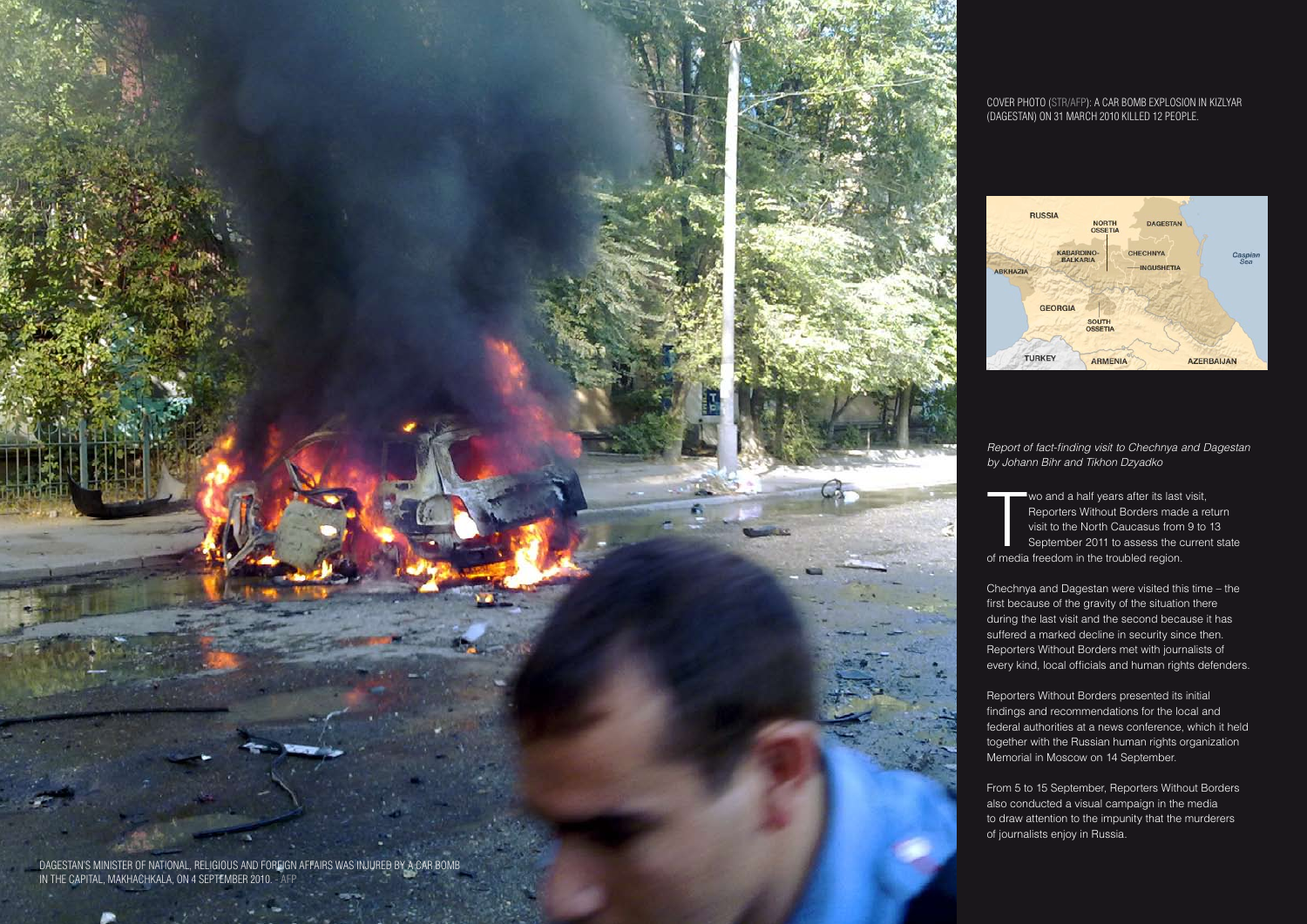ombings, "special operations" by the security forces, and murders of imams, officials or ordinary citizens – not a day goes by with more violence in the Russian Caucasus. The many official celebrations fail to hide the des forces, and murders of imams, officials or ordinary citizens – not a day goes by with more violence in the Russian Caucasus. The many official celebrations fail to hide the destructive reality. A based on the imposition of cruel and autocratic rule from week after lavish celebrations for the First Day of Unity of the Peoples of Dagestan, a double bombing in the centre of the capital, Makhachkala, on 22 September left at least one dead and 60 wounded. In Chechnya, the Day of National Harmony and Unity was celebrated for the ninth time on 6 September, a week after a suicide bombing near the parliament in Grozny killed nine people. According to the news website *Kavkazsky Uzel* , at least 754 people were killed and 956 were wounded in the Russian Caucasus in 2010. On 14 September, the toll so far for 2011 was at least 593 dead and 414 wounded.

Caucasian republics are very different and are evolving in contrasting directions. After been shattered by two fullblown wars, Chechnya still suffers from violence but is now largely rebuilt and offers a semblance of "stabilization" above. At the other end of the spectrum, the neighbouring republic of Dagestan is currently being ripped apart by an explosion of violence.

The centre of the storm has shifted from Chechnya to the neighbouring republics and is now hitting Dagestan, Ingushetia, North Ossetia and, of late, Kabardino-Balkaria and even the Stavropol region. Behind the more visible conflicts between security forces and the various Islamist insurrections, a less well-covered "low intensity" violence has taken hold, one in which civilians are the leading victims, one involving abductions and disappearances, trumped-up charges, torture, extra-judicial killings of alleged "terrorists" and widespread impunity for the corrupt armed sectors that prosper amid chaos . The inability of the authorities to restore order and the indiscriminate repression that affects conservative clerics and human rights defenders, in particular, is fuelling resentment and incomprehension. The gulf between the authorities and civil society is growing.

We do not deny the enormity of the challenges that the authorities are facing, or the atrocities by armed groups that are partly out of control. Nor do we deny the reality of Chechen reconstruction. But it is up to the authorities, including the federal authorities, to end the spiral of corruption and impunity and to reestablish a favourable climate for the media. This is an essential precondition for recognition of the tragedy endured by the local population and the start of a real dialogue among all the components of Caucasian society. And without this, it is imposable to envisage any lasting solution to the violence.



Although they are subject to the same system of massive corruption linked to abuses by armed militias, the various

Many of the people Reporters Without Borders met<br>
in society. It consists of a mosaic of peoples and<br>
languages with your marked local identities and disnarced stressed the diversity of contemporary Dagesta-Ini society. It consists of a mosaic of peoples and languages with very marked local identities and dispersed centres of power. And many argue that the inability of any group to impose an absolute majority on its rivals means that a degree of pluralism of expression and governance is almost inevitable. The media are characterized by a relative diversity that is unique in the Russian Caucasus and is all the more remarkable when compared with the media deserts in Chechnya and Ingushetia. and the divorce between society and its institutions is being consummated at a dizzying speed. This extreme polarization has turned the press into an ideological battleground and exposed independent publications to grave threats. Relative pluralism Last June, President Magomedsalam Magomedov hailed the fact that Dagestan has "around 180 newspapers and

Two and a half years after its last visit to the Russian Caucasus, Reporters Without Borders wanted to see how media freedom is evolving in these two very different contexts. Unfortunately it found no improvements. On the contrary, the Chechen media continue to give their uniformly "positive" take on events, while the relative pluralism of the Dagestani media is being threatened by economic problems and growing polarization. The fact that Dagestan's journalists think they are relatively "lucky" compared with their Chechen and Ingush colleagues, despite being very exposed to violence and experiencing other serious problems, is evidence of the gravity of the situation in these neighbouring republics. The lowest common denominator is imposing itself in the Russian Caucasus.

# DAGESTAN: FRAUGHT CLIMATE AND growing violence for media

But this pluralism is more precarious than ever and is exposed to an extremely fraught environment. The creation of Day of Unity of the Peoples, celebrated for the first time on 15 September 2011, shows that the dream of a diverse nation of harmonious cohabitation is in greater need of support than ever. As instability spreads, the republic's many centres of power seem increasingly to be escaping any form of control by the authorities in Makhachkala. The civilian population is the leading victim of the vicious circle of terrorist attacks and atrocities by the security forces, authorities or specialize in religious education. The leading media company, *Assalam*, is dedicated to the promotion of moderate Islam. Its biweekly, *Assalam*, is distributed in seven languages by volunteers going from door to door throughout the republic. After *Assalam*, the national publications with the biggest print runs are the independent Russian-language weeklies *Novoye Delo* and *Chernovik* (with 23,000 and 17,000 >

magazines and more than 100 broadcast media ." But most of the publications are either produced by the local



*Novoye Delo* front page - dr

# Limited media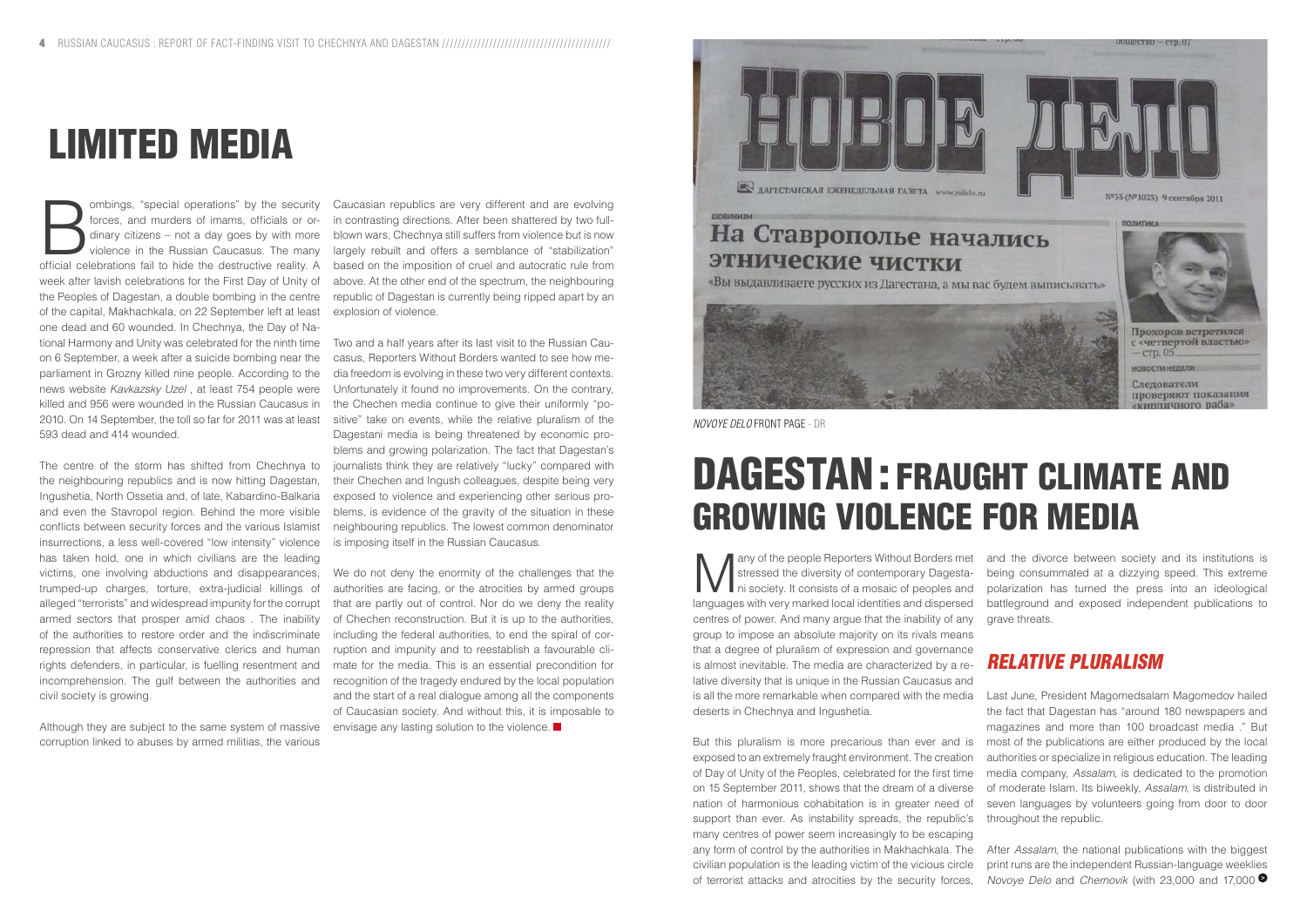**D** copies, respectively, at peak periods), which do investigative reporting and are readily critical of the authorities. They often tackle sensitive subjects such as the extent of corruption, abuses by the security forces, the enforced disappearance of members of the civilian population and the demands of the republic's Salafi Muslims.

The print media continue to enjoy a great deal of popularity compared with the broadcast media, which are dominated by the state-owned broadcasters such as *GTRK* and by a number of influential religious TV stations. Use of the Internet is growing rapidly but Dagestan has few blogs so far and the main sources of online news continue to be two news agencies, the state-owned *RIA Dagestan* and privately-owned *Dagestan Times*.

The staff of *Chernovik* and *Novoye Delo* say they are not under any direct pressure. "Some people try to intimidate us but without going very far and without succeeding," *Novoye Delo* editor Marco Shakhbanov said. "Above all, they are businessmen who feel threatened or defamed by our investigative reporting." Referring to the Federal Security Service (FSB), the KGB's successor, and Roskomnadzor, the federal supervisory agency for communications, *Chernovik* editor Biyakay Magomedov said: "We get far fewer threats than in 2008-2009, when the FSB and Roskomnadzor were hounding us. The recognition we received outside of Dagestan, in Russia and the international community, from 2010 onwards was a turning point . The pressure was forced to take a legal form."

## Collateral victims of surging *VIOLENCE*

A legal battle between *Chernovik* and the prosecutor's office over a July 2008 article headlined "Terrorist No. 1," which quoted Rappani Khalilov, the leader of a rebel group, finally ended in May 2011. The court had no choice but to acquit the newspaper and its journalists of inciting hatred after federal forensic experts in Moscow said there were no grounds for a prosecution. The acquittal was hailed as a positive development by the media.

"The court rulings and fines represent a more serious obstacle for us than the physical threats," Shakhbanov said. Emblematic cases, such as Abdulmalik Akhmedilov's representatives and the frequent violent raids and abductions by security forces motivated by revenge or "boyevye" (sizeable bonuses for participating in special operations) or the possibility of ransom payments. The confrontation between the insurrection and security forces is fuelled by a range of private militias and criminal gangs.

"The prosecutions of newspapers are more bizarre than really dangerous," *Dosh* correspondent Natalia Krainova said. "The judges know how far they can go." Former *Chernovik* editor Nadira Isayeva even said: "It's the president who fears the press rather than the reverse." Shakhbanov of *Novoye Delo*, which is currently involved in three lawsuits, said: "The lawsuits are a nuisance and take up valuable time, but do not affect how outspoken we are. We win about one case in two, and in most cases, the damages sought are symbolic. What most plaintiffs want is the publication of a retraction that restores their honour and reputation."

Presidential press attaché Zubayru Zubayruyev acknowledged that the prosecutor's office does not work "in a professional manner." He added: "Personally, I advise the president not to prosecute newspapers. Even if they are part of the radical opposition, you should let them speak."

> Like the rest of the population, journalists are caught between an Islamist insurrection that inflicts many civilian casualties in the course of targeting government Shakhbanov of *Novoye Delo* shares the same concerns about readers. He also mentioned a lack of indepen-

With more than 15 journalists murdered since 2000 (at least five of them in connection with their work), Dagestan makes a significant contribution to Russia's rating as a dangerous country for the media. Journalists are often the victims of very violent attacks. *Chernovik* photographer Magomedsalam Khanmagomedov was attacked on 2 May in the southern city of Derbent. Yakhya Magomedov, the editor of the Avar-language version of *Assalam*, was gunned down at the entrance to his brother's home in Kokrek, a village near the northern city of Khasavyurt, on 9 May.

Those responsible for attacking or killing journalists are never punished. None of the murders of journalists has been solved. The question would produce a smile in the newspapers visited by Reporters Without Borders. "It would be wrong to say that these murders are not solved," Shakhbanov said. "Most of them are. It's just that no one is arrested, no one is brought to justice."

Dagestani journalists play down the impact of this violence on their work. The staff at *Chernovik* and *Novoye Delo*, like the staff at *Dosh* and *Assalam*, say they do not feel particularly targeted and liken the violence against journalists to the violence against the civilian population in general.

murder in August 2009, nonetheless show that investigative journalism can prove fatal. Magomedov of *Chernovik* acknowledged that photographers, who are more visible, are particularly exposed to physical attacks and arbitrary arrest. "One of our photographers was arrested last week while covering a political demonstration. They eventually released him but did not return his material. Generally

speaking, the police do not like journalists."

Unlike in Chechnya, this has not led to journalists feeling particularly intimidated. They say they share the fate of their fellow citizens. This was confirmed by Svetlana Isayeva, the head of the "Dagestan Mothers" NGO: "Journalists are not particularly targeted. Anyone can get killed, regardless of who they are." Not a day goes by without a murder in Dagestan. The republic headed the list in the breakdown of victims of violence released by *Kavkazsky Uzel* on 14 September: 315 killed (of whom at least 102 civilians) and 224 wounded since the start of the year (out of the total of 593 killed and 414 wounded throughout the North Caucasus) .

«Едрят» по осени считают]

## Economic difficulties



Isayeva said: "The situation has in no way stabilized. On the contrary, it is getting worse and each day is harder to live than the last one." Shakhbanov added: "The total impunity encourages the use of violence. Contract killings have become a standard way of resolving political and business problems." employees are obliged to subscribe in the best Soviet tradition. "Teachers, for example, are automatically subscribed to *Dagestanskaya Pravda* and to local government publications such as *Khasavyurtskaya Druzhba*. It is already dear enough to pay for two, three or even four obligatory subscriptions. So how are they going to pay for independent newspapers as well?"

"Economic problems are our biggest headache," said Magomedov of *Chernovik*. The newspaper is weakened by dependence on an aging readership and growing distribution difficulties. Most of its subscribers live in mountainous areas and delivering their copies to them is costing more and more. In response to the higher tariffs charged by the state monopolies Rospechat and Pochta Rossy, *Chernovik* is trying to diversify its distribution methods and use private-sector intermediaries, but they sometimes end up increasing the newspaper's retail price, which is hurting its accessibility.

Magomedov also complains of unfair competition from government newspapers, to which state

*Chernovik* front page - dr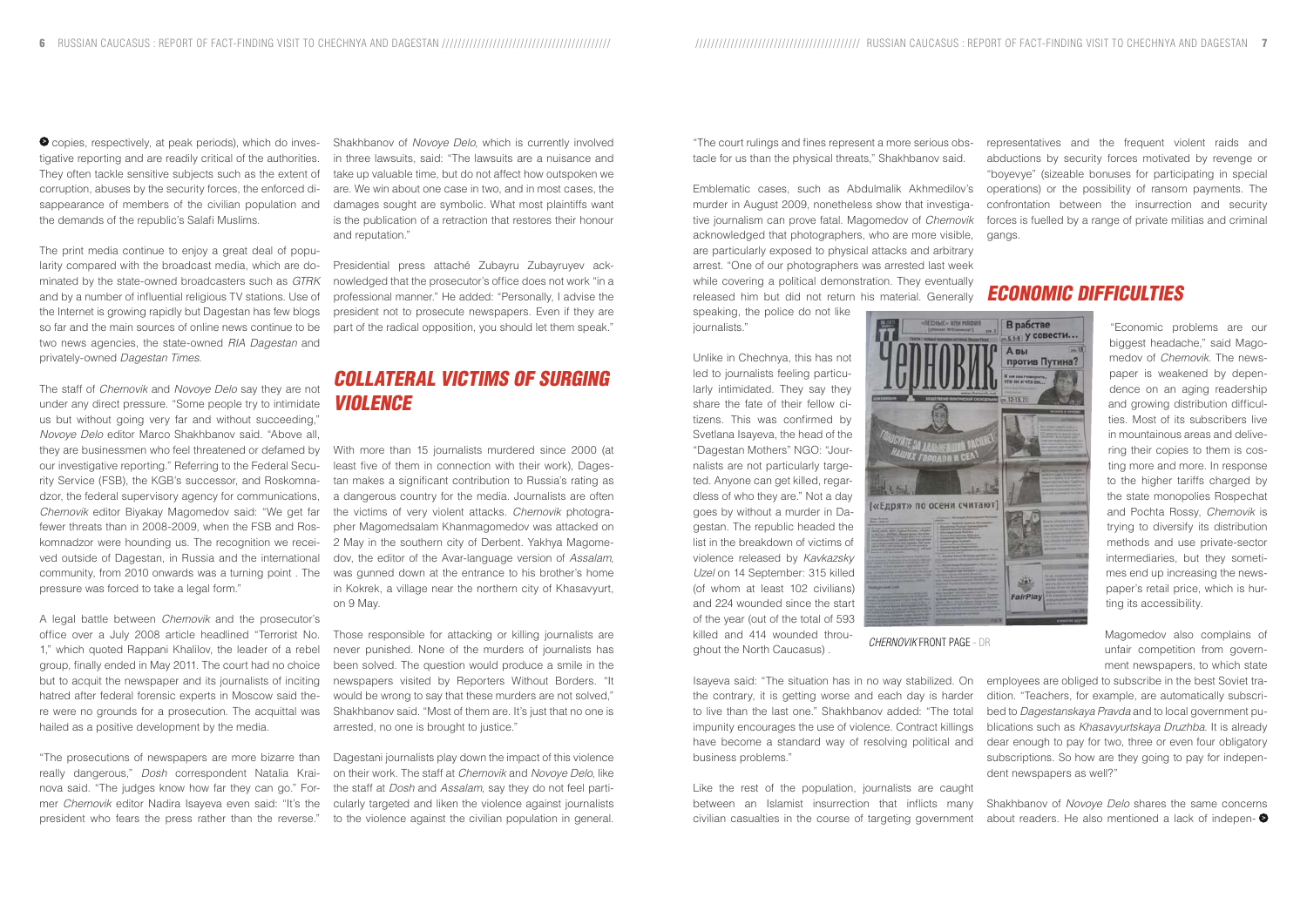**D** dence on the part of advertisers. "The economy and the government are one and the same. There are no independent entrepreneurs. Resources are monopolized by rival poles of government that defend their own interests." The existence of real competition at least ensures that advertising market does not dry up altogether. Even if newspapers deny that there is any interference in their editorial policies, collusion between businessmen and politicians leaves a permanent suspicion hanging over the privatelyowned press and spotting "commissioned articles" seems to have become a national sport among readers.

### Smears and intimidation

Anyone who criticizes the security forces or accuses them for helping to destabilize Dagestan quickly becomes the target of rumours. The rumours sometimes get quite violent. This was the case in September 2009, when a hitlist of "leading figures to be gunned down" circulated in Makhachkala. A group claiming to be the relatives of mur-

The media do not escape Dagestan's increasingly poisonous climate and social disintegration. Journalists are very divided; they suspect each other; they tend to think that the others have been bought. Government officials and opposition members alike try to read between the lines of individual articles in an attempt to identify who or what was behind it. A "radical blogger's style" might be perceived in one article. Another might be identified as reciprocation for the placement of an ad.

Honour is important in Dagestani society and rumours spreading like wildfire can be very effective methods of retaliation or intimidation. "Being shamed, or having one's reputation attacked is worse than being shot," said Svetlana Isayeva. "We are accused of being spies, agents of the west and of being mainly funded by foreign subsidies." Her NGO, Dagestan Mothers, which supports the families of disappeared persons, like *Chernovik*, which interviewed her, have been the targets of a vast smear campaign to portray them as the accomplices of terrorists. She has always had difficulty recruiting staff and has not managed to rent an apartment to shelter the wives of people who have disappeared or who are rumoured to have joined the insurgents. Last year, her NGO's premises were torched and all of its archives were destroyed.

dered officials called for revenge to be taken on leading human rights activists and independent journalists regarded as the accomplices of the terrorists. An investigation into the hit-list drew a blank.

At the start of 2011, the rumour mill targeted then *Chernovik* editor Nadira Isayeva, who ended up leaving the newspaper under a cloud. Simultaneously accused of being an Islamist and a loose woman, she was the victim of an intense smear campaign. Suggestive SMS message supposedly sent by her were posted online, while her relationship with her husband, who is in prison on an "insurrection" charge, was closely scrutinized. "Over the past two years, the situation has really deteriorated, but in an insidious and invisible way," she said. "Fear has taken hold. Those who want to silence us or intimidate us are now using 'dirty' methods. They spread rumours to undermine trust. The quality of journalism is tending to decline. As the same time, the interior ministry and special services are taking more and more interest in the media and are manoeuvring more and more skilfully."

## Ideological role?

"As soon as we start talking about the terrorists, we are accused of supporting them," said Magomedov. "But it is our job to put questions to the Wahabis. They exist. It is a reality. We have nothing to do with them and reporting the facts is not the same as making propaganda for them. We are accused of 'negative content' when all we want to is do report the facts. Extremists existed long before *Chernovik* was created and our newspaper does not incite hatred." *Chernovik*'s trial on a charge of inciting hatred highlighted the way independent coverage of Dagestan's tensions is perceived as defending terrorism.

Journalists are under pressure to take sides. There is no room for independence in the perception of two mutually exclusive camps, a perception supported by the authorities. "There isn't really any choice," said former Memorial representative Zaur Gaziyev, now the editor of the pro-government newspaper *Svobodnaya Respublika*. "Either you submit to the growing influence of the clerics, or you are with the government. Islamism represents the main threat to our republic."

Anyone referring to the security forces' contribution to the

newspapers and human rights activists has changed, possibly because it is adapting to the region's Islamization, possibly as a result of deliberate infiltration by extremists. The press is seen as a battleground that must be captured from the enemy. "I have myself criticized the authorities a great deal for their ineffectiveness, but that is not the issue. The issue is whether or not we are going to live under the sharia. This a question of life or death (...) The media are nowadays doing ideological work. Like the 'professional revolutionaries' of 1917, they are doing destabilization work."

instability, criticizing the government's stance on the Salafi conservatives or questioning the way that the "war on terror" is being waged is liable to be accused of defending terrorism. Zubayru Zubayruyev, a former *Chernovik* journalist who is now a presidential press attaché, says that his old newspaper and *Novoye Delo* "have abandoned objective and constructive criticism for systematic opposition to the government and in the past three or four years have clearly fallen under the control of the clerics and even the radicals." According to Zubayruyev, the "system of values" of these minated by self-censorship (...) They have no authority. They are definitely not competitive. They could be reformed but it would take a long time and by then we would be already governed by the sharia. What we need instead is for other well-run newspapers to quickly compete with *Chernovik* and *Novoye Delo*. But at the moment they do not exist and our society is unaware of the mortal danger lying in wait." Zubayruyev would like to see the creation of an independent media company whose media would promote democratic and secularist values. The president's office is working on such a project but so far no businessman seems interested, he added.

In this civil war climate, criticism becomes suspect and the media are expected to be on a war footing. According to Zubayruyev, Dagestan is cruelly lacking in media that could wage an ideological struggle against radical Islam. He deplores the mediocrity of the government media and their inability to wage this battle. "The state media are do-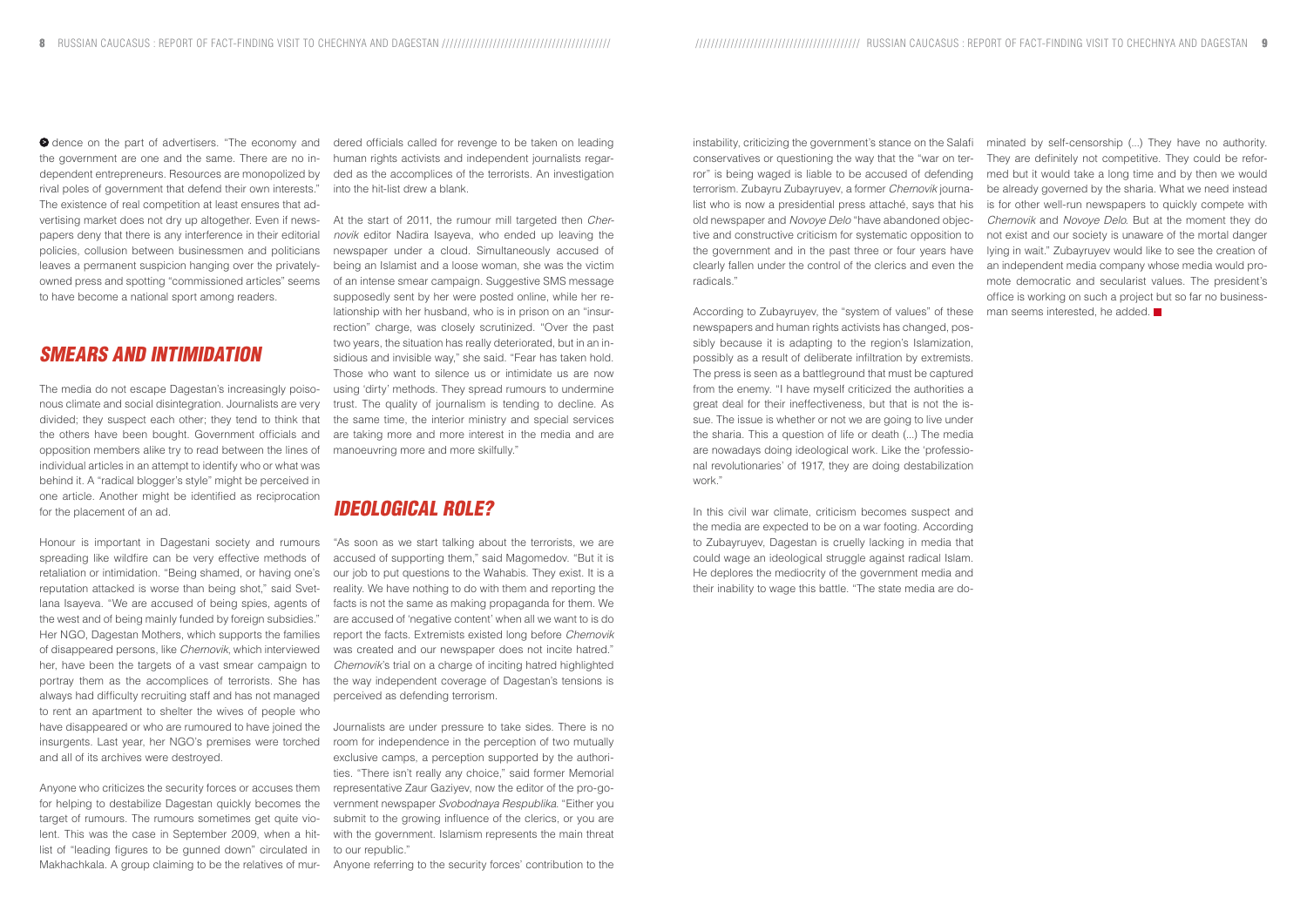In TV, in the newsstands and at the House of the Press, Reporters Without Borders found a wide range of publications and news outlets in Grozny, but also a striking similarity in their content. Examples of Chechnya's rapid the Press, Reporters Without Borders found a wide range of publications and news outlets in Grozny, but also a striking similarity in their vernment's effective work, and praise of President Ramzan Kadyrov and his late father, Akhmat Kadyrov, were everywhere in the media. During Reporters Without Borders' visit, the newspapers were still ringing with tributes to the elder Kadyrov for the 60th anniversary of his birth on 23 August. The enthusiasm was such that a new regional newspaper called *Put' Kadyrova* (*Kadyrov's Path*) was created in the mountainous district of Itum-Kala.

The path taken by Chechnya is portrayed everywhere in a resolutely optimistic light. There is universal unanimity about the system established by President Kadyrov with the help of Moscow's petrodollars – restoration of relative order and rapid reconstruction of the republic's infrastructure in exchange for complete domination by the ruling faction. Nowhere in the Chechnya-based media could Reporters Without Borders find any trace of the concerns of human rights organizations about the corollaries of this consensus: the total absence of political competition, arbitrary behaviour by the security forces, large-scale corruption, submission to puritan Islam and a personality cult.

need us. They all have my phone number. The president invites all of them.

 "We obviously would not tolerate newspapers that urged the population to join the *boyeviki* [armed separatists] and we disapprove of the ones in Moscow or abroad that romanticize their fight. But fortunately we have no such media here (...) Those who claim in the international press that the media aren't free in Chechnya are ignorant, they don't know what they are talking about. Some of them are just motivated by hatred or malice. They cannot accept the speed with which our republic has recovered from the war."

# " If they are too scared to be journalists, they should **CHANGE JOBS**"

Karimov compared Chechnya fa-

"We place no restriction on journalists' work," presidential press attaché Alvi Karimov said. "If some of them tell you they don't dare tackle this or that topic, that's their problem. If they are too scared to be journalists, they should change jobs and become taxi drivers. No one interferes in their editorial polices, no one spies on them. I have never had the police summon journalists for questioning. On the contrary, they know we are always available to them if they federal government in Moscow. The issue had a full-page story on the cover about the Day of National Harmony and Unity headlined "Symbol of the republic's recovery." The magazine *Dosh* (*The Word* in Chechen), which Reporters Without Borders was able to find only at the airport during its visit to Grozny, offers a different picture. Edited by two Chechens, this independent quarterly has been cove-

Reporters Without Borders that they were free to criticize anything and anyone "except the president." But Reporters Without Borders was unable to find any article critical of the authorities in the issue it found on the newsstands, with the notable exception of a scathing editorial about the

vourably with the outer Moscow suburb of Khimki, where the proposed construction of a motorway through a forest is the subject of widespread opposition. "The situation near Moscow is no great example. Look at the attack on Beketov [a journalist left for dead in November 2008]. Look at what happed to the journalists covering the Khimki forest story." Asked if there was an opposition press in Chechnya, Karimov mentioned the Moscow-based newspapers *Kom-*The latest issue has a long interview with Oleg Orlov, the head of Memorial, about the human rights situation in Chechnya. At the end of August, a Moscow court acquitted Orlov of the defamation charge that President Kadyrov brought against him for publicly saying he thought Kadyrov was responsible for the 2009 murder of Natalia Estemirova, the head of Memorial's Grozny office. There was no mention of the outcome of the case in the Chechen media.

ring the entire Russian Caucasus with an extensive network of correspondents since 2003. Based in Moscow, it initially used a small office in the House of the Press in Grozny, but its rent was increased drastically after 18 months, forcing them to abandon it.

*mersant*, *Vlast*, *Kavkazsky Uzel* and the local *Groznensky Rabochy*. The staff of *Groznensky Rabochy* confirmed to Karimov said he wanted "proper analysis" from journalists. "Not gratuitous criticism but the use of a true critical eye.

*Dosh* tackles subjects that are missing from the Chechen media: the continuing instability and its accompaniment of violence, human rights abuses and enforced disappearances; the ubiquitous corruption that hobbles business activity and access to essential services such as education and health; and the grave after-effects of the two Chechen wars including psychological problems and vendettas.



The "New Grozny" – the central mosque and a building under construction in "Grozny City." - dr



*Dosh* front page - DR

# " Everything fine in Chechnya" unanimously "positive" media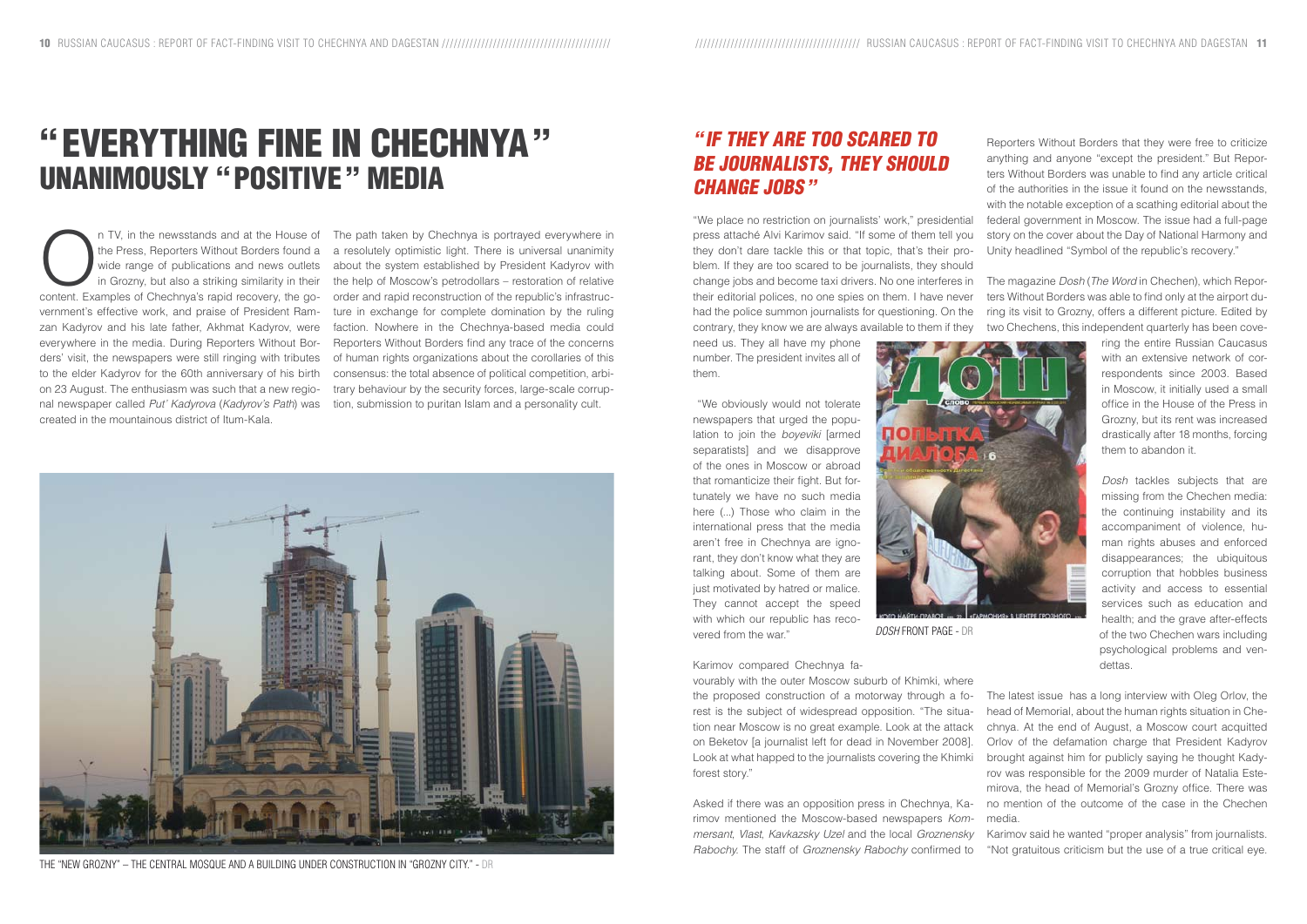Reporters Without Borders documented several cases of intimidation of independent journalists, including anonymous threats and insults by telephones, police summonses to come and be interrogated, bringing copies of all published articles, and threats against relatives. But such cases seem to be relatively few in number. The widespread self-censorship and acceptance of conformity render them unnecessary.

## Behind "new" Chechnya's shiny **FACADES**

Journalists are not immune to the fear of division that permeates contemporary Chechen society. When unity is held up as a virtue, straying from the general consensus is readily seen as treason. And, in official ceremonies and speeches, this unity has repeatedly been attributed to the Kadyrovs, father and son, and has come to be totally identified with them.

A controversy in the Russian press during Reporters Without Borders' visit highlighted the difficulty of introducing nuances into the Chechen media's unanimity. An *Izvestiya* journalist caused a storm in Russia by writing a story for the Akhmat Kadyrov anniversary that was full of positive impressions of a Chechnya that had rebuilt and restored order. "The capital of Chechnya has been reconstructed," he wrote. "The minarets of mosques and the summits of skyscrapers reach for the sky, flowerbeds line the boulevards. You could take your shoes off and walk in white socks along the shiny tarmac and paving stones of the sidewalks." Many Russian newspapers mocked the "Soviet-style" article for painting such a one-sided picture, but Chechen newspapers including *Groznensky Rabochy* united in defence of its author and condemned the "anti-Chechen campaign." The new Chechen reality is a whole that you either hate or embrace in its entirety.

On the other hand, I don't think it is fair to expect our press to meet international standards immediately. Most of the experienced journalists left during the war. The journalism training system suffered. Our press lacks analytic capacity. It needs to recover and develop in order to be able to write about everything. Our journalists still need to grow, to become more mature. But it's not that I think we don't have good journalists. I like the younger generation."

When Karimov stopped and questioned three young passers-by, they said they had access to all the information they wanted. One of them said: "There is the Internet." It is true that independent websites are not blocked in Chechnya. Russian, inter-

national and independent news websites such as *Kavkazsky Uzel* (www.kavkaz-uzel.ru) are just a click away – for those that have Internet access.

### Climate of fear

Journalists who defy the watchword of unity and "positivism" feel they are taking a big risk. "Even during the war, even when Akhmat Kadyrov was in charge, we were freer than we are now," one of these journalists said. "I take much more care with what I write now, out of concern for my family (...) The threats are so serious, especially when they are pronounced in Chechen, that there is no need to go any further. There is complete impunity. The way the president dares to speak is very frightening. We live outside the law."

> A Moscow-based journalist familiar with Chechnya said: "Recognizing the success of the 'stabilization' does not dispense with the need to ask about its corollaries and what it cost to impose. On the contrary, the lack of any criticism or mention of the Kadyrov model's intrinsic problems raises doubts about the official discourse. This is counter-productive for the authorities." No one uses Anna Politkovskaya's desk at Novaya Gazeta's Moscow headquarters. - dr

Unlike their Dagestani colleagues, journalists are no longer the constant targets of the violence in Chechnya, where at least 81 people had been killed and 103 wounded this year by 14 September. But, paradoxically, in a society traumatized by near 10 years of civil war, the persistence of "low intensity" violence combined with complete impunity for those responsible for human rights abuses has a much more dissuasive effect. Also, the murders of Anna



Politkovksaya and Natalia Estemirova have reinforced the isolation and mistrust of journalists and human rights activists, by reinforcing the idea that they are themselves vulnerable.

As Orlov said in his interview for *Dosh*: "We learn, for example, that a crime of violence has been committed. But the victims no longer come to see human rights activists. Or if they come, they ask us not to publish anything about what happened, not to mention them. They tell us, and they are partly right: 'They kill you too. You are unable to defend yourselves, so how can you defend us.' In such circumstances, how can one get an objective picture of the situation? We often receive information about violations,

including disappearances, on the strict condition that we publish nothing."



"House of the Press" in Grozny - DR



Photos of Chechen President Ramzan Kadyrov are everywhere. This one, at the airport, is embellished with the phrase "Happiness in the people's service." - dr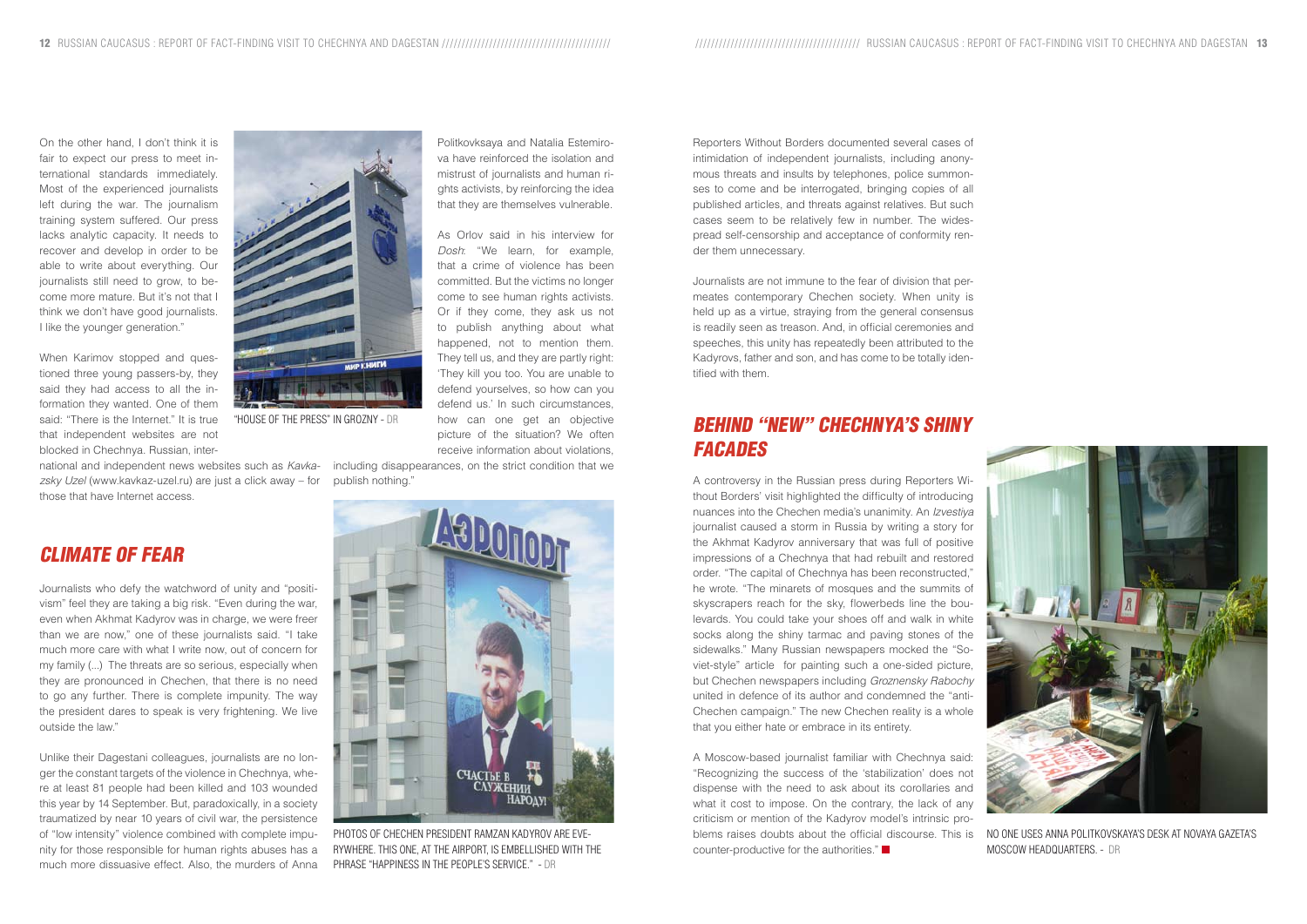Source of the violence that has spread through<br>Russian society and brought the "siloviki" (for-<br>mer security or military officers) back to power in<br>Moscow, the destabilization of the Caucasus un-<br>derlines the vital need fo ource of the violence that has spread through Russian society and brought the "siloviki" (former security or military officers) back to power in Moscow, the destabilization of the Caucasus unruption and reform of governance in Russia. As has often been the case in history, the Caucasian abscess is where much of the entire country's future will be determined.

Although the population is hostage to an armed conflict that is spreading throughout the region, the Russian Caucasus has disappeared from the international agenda. Even within the Caucasian republics, information about violence against civilians and human rights abuses circulates with increasing difficulty. Those trying to monitor the slowly growing violence – the journalists and human rights observers – need more support than ever from their Russian colleagues and the international community. Forcing the authorities to recognize the extent of the problems, communicating the population's exasperation, giving everyone a platform to express their views and to start an inclusive dialogue – the media's functions are more essential than ever. They must not be left to fend for themselves.

# Reporters Without Borders urges:

#### The Dagestani authorities

- To turn the fight against impunity into a national priority and to accept that leaving the murderers of journalists and human rights activists at large plays a key role in the climate of fear and self-censorship prevailing in Chechnya and other regions.
- To launch a determined campaign against corruption and to order thorough investigations into abuses by representatives of the security forces, whose uncontrolled actions are fuelling insurgent activity and instability.
- To promote the development of Internet-related infrastructure.

- To ensure fair competition between state and privatelyowned media by limiting state funding for media and by ending automatic subscriptions, and to carry out reforms of the state-owned broadcasters that guarantee their independence.
- To demonstrate a clear political will to end impunity by giving the police and judicial system the required resources and by insisting that prosecutors obtain results in the investigations into the murders and physical attacks against journalists during the past decade.
- To stop trying to turn the media into a system for relaying their directives and to stop lumping outspoken journalists together with radical militants.

• To continue and extend the national dialogue initiated in June 2011 and, to this end, to ensure that all points of view can be expressed and heard, which implies respecting media independence.

#### The Chechen authorities

- To encourage the emergence of media and political pluralism, and to begin by allowing all publications equal access to resources, including the House of the Press.
- To set an example by allowing freedom of expression on sensitive subjects such as corruption, human rights violations and the scars of the civil war.
- To facilitate the ongoing investigations into murders of journalists and human rights activists.

#### The Russian federal authorities

#### The international community

- To express its concern about the state of media freedom in the Russian Caucasus in bilateral talks with Moscow and to raise the issue of impunity for the murderers of journalists and human rights activists.
- To concretely support Caucasian journalists and human rights defenders by, for example, formally recognizing them and giving them long-duration multiple-entry visas.

# Conclusions and recommendations